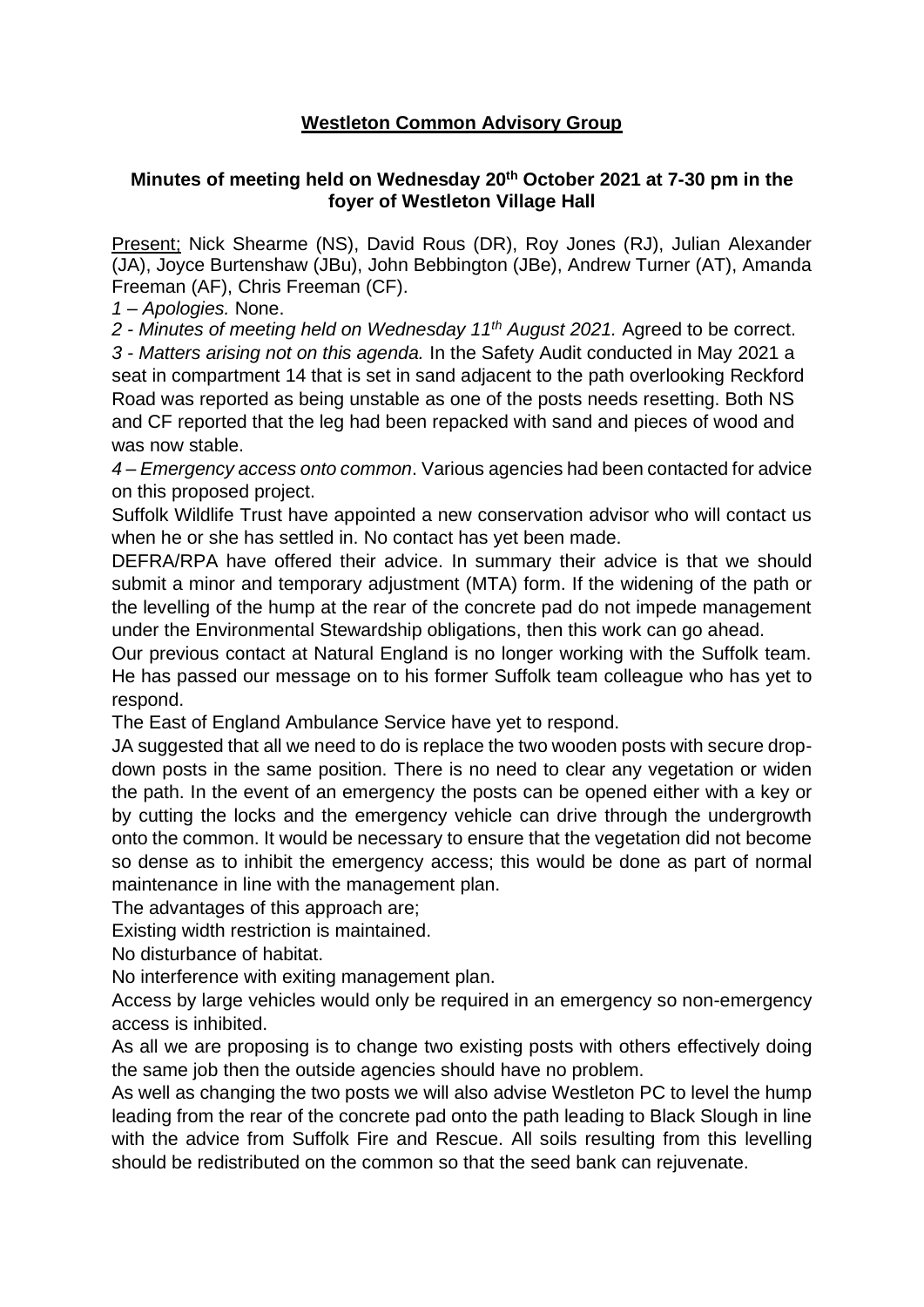All agreed that this was a sensible approach, that we should recommend it to Westleton Parish Council and that it should address any concerns in the wider community.

**JBe** to draft advisory letter to Westleton Parish Council and notify Suffolk Wildlife Trust, Natural England, East of England Ambulance Service and DEFRA/FPA of these proposals and obtain and complete the MTA form for DEFRA. The MTA form must come from Westleton PC so Ian Haines will be involved.

*5 – Outstanding work to be done.* It seems very unlikely that help from the Community Payback Scheme will be available in the foreseeable future. So, we need to appoint outside contractors to do the management work required.

DR advised that the priority should be the clearance of all vegetation and the removal the tree stumps in the areas in compartments 9, 13 and 15 bounding Ralphs Mill and the neighbouring cottage. It is not clear where the boundaries are so we must get in touch with the owner(s) of these properties and discuss our plans with them and obtain agreement.

**JBe** to ask Ian Haines to write to the owner(s) to set up a meeting.

DR also advises that if doing the above work is not practical then clearing all vegetation and tree stumps on the Noddle would be the second option.

A third option would be to clear all the vegetation in compartments 1 and 2 on the "old football pitch" leading to the path adjacent to the beehives.

Five possible contractors have been identified;

[www.conservationworks.org.uk](https://emea01.safelinks.protection.outlook.com/?url=http%3A%2F%2Fwww.conservationworks.org.uk%2F&data=04%7C01%7C%7Caddb6dfde3b14d7da01208d994064f8e%7C84df9e7fe9f640afb435aaaaaaaaaaaa%7C1%7C0%7C637703577085610237%7CUnknown%7CTWFpbGZsb3d8eyJWIjoiMC4wLjAwMDAiLCJQIjoiV2luMzIiLCJBTiI6Ik1haWwiLCJXVCI6Mn0%3D%7C1000&sdata=qnRc3knMYww%2FjFKC4rJUDvg4o%2FDC5hfu2enpkZLv4aU%3D&reserved=0) (thanks to JBu)

[www.collinsfarmingandforestry.co.uk](https://emea01.safelinks.protection.outlook.com/?url=http%3A%2F%2Fwww.collinsfarmingandforestry.co.uk%2F&data=04%7C01%7C%7Ce92868c899e044419a0708d994bdada2%7C84df9e7fe9f640afb435aaaaaaaaaaaa%7C1%7C0%7C637704364648749010%7CUnknown%7CTWFpbGZsb3d8eyJWIjoiMC4wLjAwMDAiLCJQIjoiV2luMzIiLCJBTiI6Ik1haWwiLCJXVCI6Mn0%3D%7C1000&sdata=dJhwU3A1DVDV1Agi%2BV9PWXNQe7p8%2F4XuIzQMzDM6%2BjM%3D&reserved=0) (thanks to NS)

Jim's Mowing Chris's Tree Services Holmes Contracting

**JBe** and **NS** (Collins Farming and Forestry) to contact each of the above and invite them to meet with us.

*(Comment JBe; I don't think we decided which of us should meet with the contractors. It seems to me that DR and NS are essential, and JA and CF would also be very helpful. I'm not sure I could add anything useful to such a meeting unless a note taker is needed, but anyone can do that.)*

*5a – Progress with Maintenance Assessment of Saturday 28th May 2021.* No additional discussion. All covered above.

*6 – Help from the Community Pay-Back scheme.* It is very doubtful if this will be available in the foreseeable future. See discussion under 5, above.

*7 – Beehives on common.* As safety is paramount, there is some concern that these will not be looked after adequately. There is a suggestion that one Westleton resident has agreed to offer some help, but it is not clear if this will be sufficient. NS will talk to this potential helper and clarify what support will be available. We feel it is important that someone with expertise in beehive management is involved.

*8 – Funding/Management Plan from April 2023.* DEFRA/RPA have indicated that it may be too early to apply for funding yet. But we do need to update our management plan. DR is confident that all that is needed is a few straightforward adjustments to